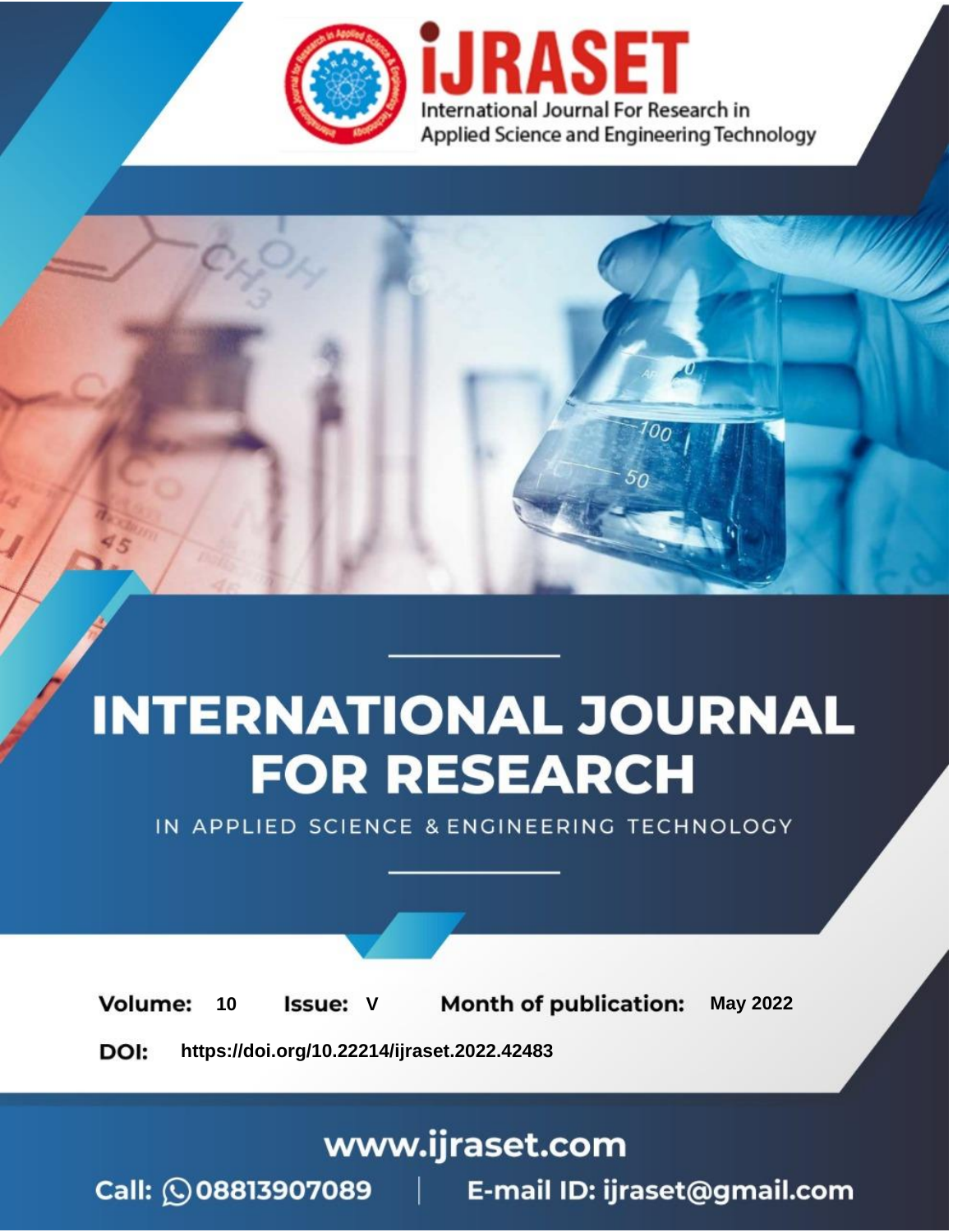

International Journal for Research in Applied Science & Engineering Technology (IJRASET**)**

 *ISSN: 2321-9653; IC Value: 45.98; SJ Impact Factor: 7.538 Volume 10 Issue V May 2022- Available at www.ijraset.com*

### **E-Survey For Crops**

Priti Vikas Gaikwad<sup>1</sup>, Kalyani Babaji Suryawanshi<sup>2</sup>, Avanti Kiran Bade<sup>3</sup> *1, 2, 3 Student, Computer Technology, K.K.Wagh Polytechnic, Nashik, Maharashtra,India* 

*Abstract: In this growing world, every thing has became computerized. This is because the technology has expanded so much that every thing has came into our hands. To reduce the efforts of humans, and to save time, this idea has been undertaken. The required hardware and software are easily available and easy to work with. This can lead the farmer for better consumtion of crops. As farmers can get benefits of the schemes that are available for them. If they have any problem or quetionary about the farming, then the farmers can take help of the application to contact with the other officers soo that he can get the desired benefit. In early days, these things were done manually, which needed lots of efforts so to avoid those efforts and extra consumtion of time this project has been undertaken. Doing all these things will bring transperancy between the farmers and the government. So no farmer will be left out from getting the benefits and schemes from the government. This willalso hepl framers in better utilization of the resources. Instead it will also provide the information on which, crop should farmer grow in order to gain the profit. This will allow real time information of crop sowing to be compiled in the application.* 

*As there will be increase in participation of the farmers in crop inspection, registration will help in facillating the process of settling crop insurance and crop inspection claims. It will also make it easier for farmers to get peak loans. If the farmers face some losses due the issues like crop damage due to the natural calamities, the government will help them in resolving the same. Keywords: E-survey perception, E-government.*

#### **I. INTRODUCTION**

In this world of growing technologies everything has been computerized. With large number of work opportunities the Human workforce has increased. This will also provide different sechemes that are available for the farmers. Thus there is a need of a system which can handle the data of all the crops or the problems of the farmers. This project simplifies the task of maintaining records and bringing the transparency in today's world. The objective of this project is to provide a comprehensive approach towards the management of crops.

The objectives of this system include:

- *1)* Design of a web based system to fulfill requirements such as work analysis, report generation to assist in performance appraisal, sales verification.
- *2)* Well-designed database to store employee information. A user friendly front-end for the user to interact with the system.

#### **II. SYSTEM DESIGN**

The proposed system could be implemented using website. To develop this website we required php, html, css and bootstrap, etc languages.



Fig.1 Information Syatem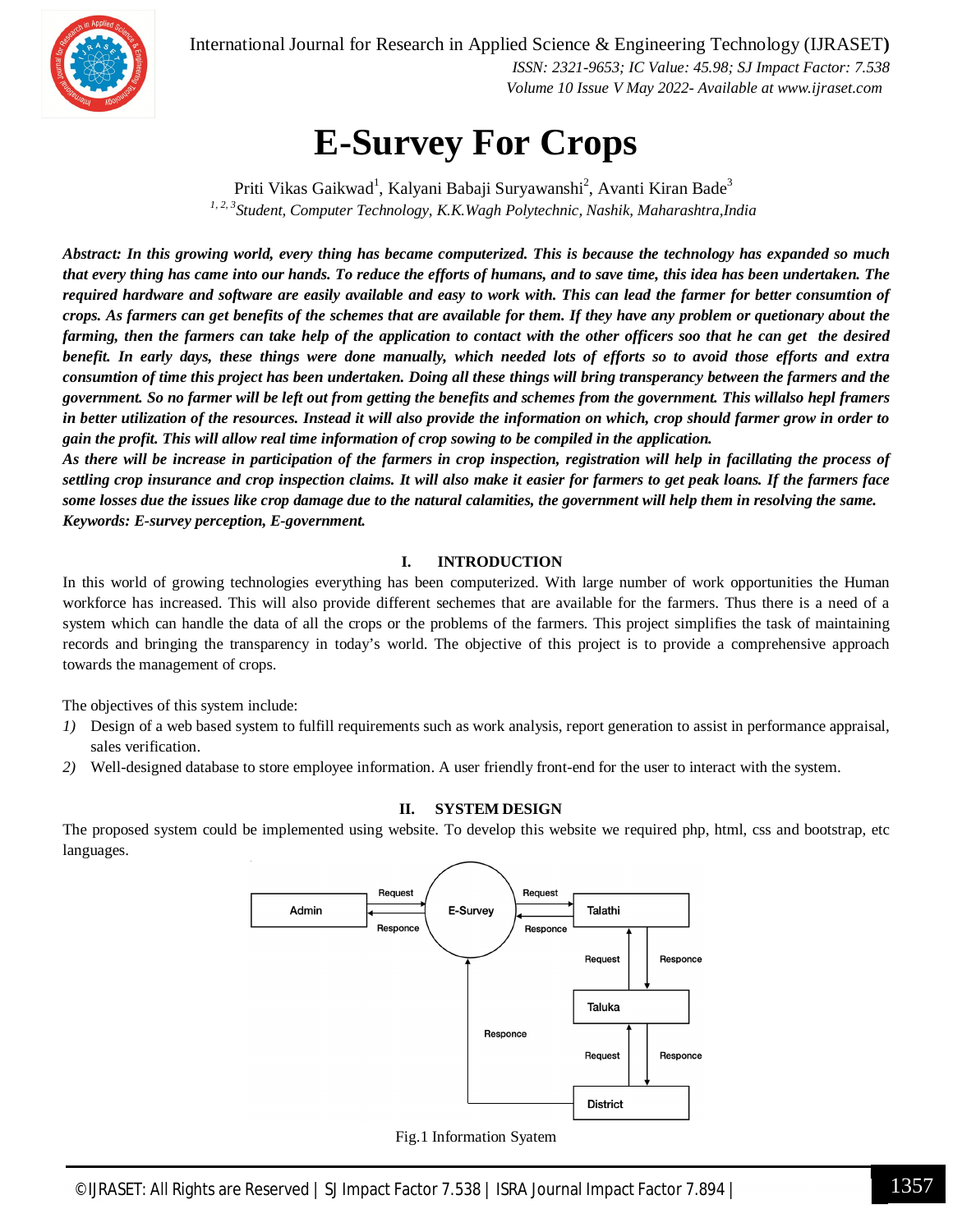

International Journal for Research in Applied Science & Engineering Technology (IJRASET**)**

 *ISSN: 2321-9653; IC Value: 45.98; SJ Impact Factor: 7.538 Volume 10 Issue V May 2022- Available at www.ijraset.com*

Fig.1 shows the information where the admin can register his crop. Then the registered crop will be stored in the database. This data will be available to the Talathi, he will send a request to the Taluka and further will be send to the District Officer. This information will be available to all the officers and after revewing it, the district officer will send th eresponse directly to the user(farner) whether his crop is appproved od rejected.



E-Survey for Crops is a web based application. Through this the farmers will be able to register their survey on this application and take benefits which is more easier and flexible then the earlier one's.

First of all the Farmers(Users) should login the website by using login credentials. He will be able to see the dashboard where all the information about the survey will be available. He has to choose the survey tab and then select the variopus options under the survey tab. The options like register the crop survey, Approved crop survey, Registered crop survey, and the Pending crop survey. If the crop survey add by the user is approved by the talathi admin then the same survey will be visible to the taluka admin with the staus that ia approved. Each panel also has different options like Report, Report of the Pending crops as well as the report of the approved crops. It also has the graph which displays the data year wise. All such same authorities are given to the Taluka admin and the District admin too. If the survey is approved by the District admin then he will directly give response regarding the action on the survey i.e. what benefits he will get, what is the solution for his survey, how he can get profit, etc. Also if the farmer has gained a lot of loss due to the heavy rain or any other issue then the refund will be payable by the government which will be first awared to the user.

#### **IV. CONCLUSION**

This system will help the farmers to get their crops survey done so that no one is left out from getting the benefits. In farming to simplify the process of keeping records. It is very helpful. This concept will bring transperancy in the sales of products. It will also require less time as compared to the existing system. This system manages the overall demands and different aspects of farming.

#### **REFERENCES**

- [1] https://osmanabad.gov.in/project/e-crop-survey-project/
- [2] https://maharashtratimes.com/maharashtra/mumbai-news/e-peek-pahani-project-across-the-state-from-15th-august-says-balasaheb-
- thorat/articleshow/84910106.cms
- [3] https://www.jantaparishad.com/2021/07/e-pik-pahani-prakalp-e-crop-inspection.html

#### Web Reference

- [1] https://www.w3schools.com/
- [2] https://nevonprojects.com/php-projects-topics-ideas/
- [3] https://www.tutorialspoint.com/php/index.htm
- [4] https://www.javatpoint.com/php-tutorial

#### **ACKNOLODGEMENT**

We would like to show our sincere gratitude towards Prof.S.H.Sangale Department of Computer Technology, K.K.Wagh Polytechnic, Nashik for his valuable giudance throughtout study of review papers and to keep us motivated. We are also thankful to HOD Prof.G.B.Katkade, Department of Computer Technology, K.K.Wagh Ploytechnic, Nashik for their great support.